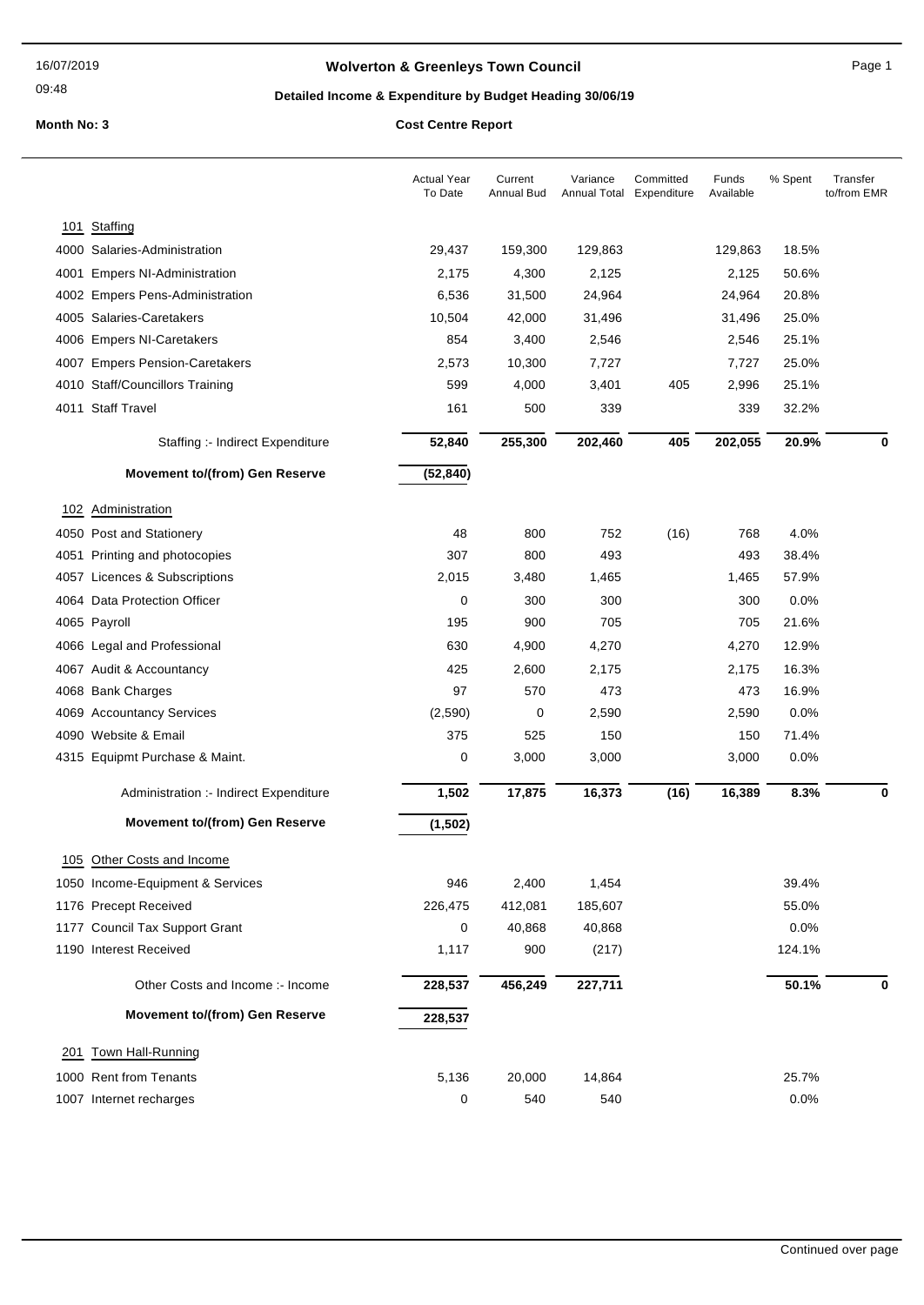#### 09:48

## **Wolverton & Greenleys Town Council** Manual Page 2

# **Detailed Income & Expenditure by Budget Heading 30/06/19**

|          |                                            | <b>Actual Year</b><br>To Date | Current<br>Annual Bud | Variance | Committed<br>Annual Total Expenditure | Funds<br>Available | % Spent    | Transfer<br>to/from EMR |
|----------|--------------------------------------------|-------------------------------|-----------------------|----------|---------------------------------------|--------------------|------------|-------------------------|
|          | 1010 Library Recharges                     | 1,750                         | 7,000                 | 5,250    |                                       |                    | 25.0%      |                         |
|          | 1110 Income-Meeting Room                   | 669                           | 500                   | (169)    |                                       |                    | 133.8%     |                         |
|          | 1115 Income-Photocopying                   | (37)                          | 300                   | 337      |                                       |                    | $(12.2\%)$ |                         |
|          | 1116 Income-Other                          | 230                           | 0                     | (230)    |                                       |                    | 0.0%       |                         |
|          | Town Hall-Running :- Income                | 7,749                         | 28,340                | 20,591   |                                       |                    | 27.3%      | 0                       |
|          | 4058 IT Costs                              | 9,455                         | 3,600                 | (5,855)  | 110                                   | (5,965)            | 265.7%     | 2,430                   |
|          | 4100 Rates                                 | 5,897                         | 6,200                 | 303      |                                       | 303                | 95.1%      |                         |
|          | 4101 Water Charges                         | 81                            | 400                   | 319      |                                       | 319                | 20.4%      |                         |
| 4110 Gas |                                            | 254                           | 2,000                 | 1,746    |                                       | 1,746              | 12.7%      |                         |
|          | 4111 Electricity                           | 188                           | 4,325                 | 4,137    |                                       | 4,137              | 4.3%       |                         |
|          | 4115 Telephone                             | 106                           | 1,300                 | 1,194    |                                       | 1,194              | 8.2%       |                         |
|          | 4116 Internet                              | 108                           | 630                   | 522      |                                       | 522                | 17.2%      |                         |
|          | 4120 Town Hall-Minor Expenses              | 304                           | 1,500                 | 1,196    |                                       | 1,196              | 20.3%      | 240                     |
|          | 4125 Town Hall-Maintenance                 | 1,152                         | 2,000                 | 848      | 462                                   | 386                | 80.7%      | 133                     |
|          | 4126 Cleaning                              | 1,385                         | 3,800                 | 2,415    | 5,076                                 | (2,661)            | 170.0%     |                         |
|          | 4128 Town Hall-Security                    | 420                           | 1,500                 | 1,080    |                                       | 1,080              | 28.0%      |                         |
|          | 4140 PWLB-Repayments                       | 20,476                        | 41,000                | 20,524   |                                       | 20,524             | 49.9%      |                         |
|          | 4315 Equipmt Purchase & Maint.             | 0                             | 0                     | 0        | 536                                   | (536)              | 0.0%       |                         |
|          | Town Hall-Running :- Indirect Expenditure  | 39,827                        | 68,255                | 28,428   | 6,185                                 | 22,243             | 67.4%      | 2,803                   |
|          | Net Income over Expenditure                | (32,079)                      | (39, 915)             | (7, 836) |                                       |                    |            |                         |
| 6000     | plus Transfer from EMR                     | 2,803                         |                       |          |                                       |                    |            |                         |
|          | <b>Movement to/(from) Gen Reserve</b>      | (29, 276)                     |                       |          |                                       |                    |            |                         |
| 202      | <b>Town Hall-Projects</b>                  |                               |                       |          |                                       |                    |            |                         |
|          | 4160 Furniture Purchases                   | 950                           | 0                     | (950)    |                                       | (950)              | 0.0%       |                         |
|          | 4315 Equipmt Purchase & Maint.             | 1,415                         | 0                     | (1, 415) |                                       | (1, 415)           | 0.0%       | 1,415                   |
|          | Town Hall-Projects :- Indirect Expenditure | 2,365                         | 0                     | (2, 365) | 0                                     | (2, 365)           |            | 1,415                   |
| 6000     | plus Transfer from EMR                     | 1,415                         |                       |          |                                       |                    |            |                         |
|          | <b>Movement to/(from) Gen Reserve</b>      | (950)                         |                       |          |                                       |                    |            |                         |
|          | 203 Leased Assets                          |                               |                       |          |                                       |                    |            |                         |
|          | 1116 Income-Other                          | 421                           | 500                   | 79       |                                       |                    | 84.2%      |                         |
|          | Leased Assets :- Income                    | 421                           | 500                   | 79       |                                       |                    | 84.2%      | 0                       |
|          | 4152 Greenleys Depot                       | 1,872                         | 2,800                 | 928      | 56                                    | 872                | 68.9%      |                         |
|          | 4153 Water Tower                           | 647                           | 3,000                 | 2,353    | 7                                     | 2,347              | 21.8%      |                         |
|          | 4155 Urban Farm                            | 421                           | 500                   | 79       |                                       | 79                 | 84.2%      |                         |
|          | Leased Assets :- Indirect Expenditure      | 2,940                         | 6,300                 | 3,360    | 62                                    | 3,298              | 47.6%      | 0                       |
|          | Movement to/(from) Gen Reserve             | (2, 519)                      |                       |          |                                       |                    |            |                         |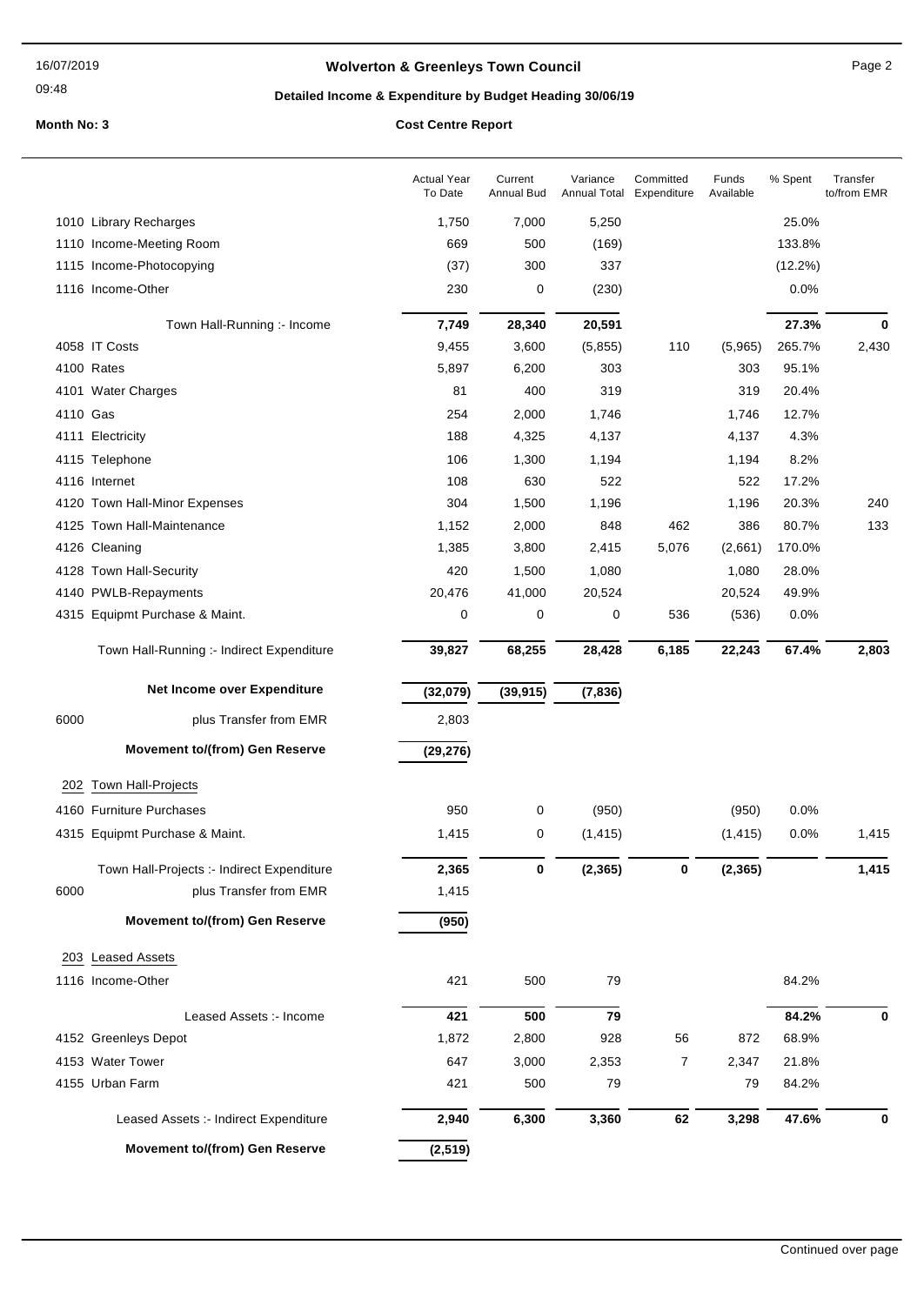09:48

## **Wolverton & Greenleys Town Council** Manual Page 3

## **Detailed Income & Expenditure by Budget Heading 30/06/19**

|          |                                                     | <b>Actual Year</b><br>To Date | Current<br><b>Annual Bud</b> | Variance<br>Annual Total | Committed<br>Expenditure | Funds<br>Available | % Spent       | Transfer<br>to/from EMR |
|----------|-----------------------------------------------------|-------------------------------|------------------------------|--------------------------|--------------------------|--------------------|---------------|-------------------------|
|          | 210 Allotments                                      |                               |                              |                          |                          |                    |               |                         |
|          | 1020 Community Orchard                              | 0                             | 58                           | 58                       |                          |                    | 0.0%          |                         |
|          | 1021 Hodge Furze                                    | 335                           | 200                          | (135)                    |                          |                    | 167.5%        |                         |
|          | 1022 Old Wolverton                                  | 22                            | 706                          | 684                      |                          |                    | 3.1%          |                         |
|          | 1023 Stacey Hill                                    | 286                           | 5,809                        | 5,523                    |                          |                    | 4.9%          |                         |
|          | Allotments :- Income                                | 643                           | 6,773                        | 6,130                    |                          |                    | 9.5%          | 0                       |
|          | 4400 General Allotment Costs                        | 55                            | $\mathbf 0$                  | (55)                     | 8,410                    | (8, 465)           | 0.0%          |                         |
|          | 4405 Stacey Hill Expenses                           | 256                           | 1,375                        | 1,119                    | 559                      | 560                | 59.3%         |                         |
|          | 4406 Hodge Furze                                    | 29                            | 540                          | 511                      | 508                      | 3                  | 99.5%         |                         |
|          | 4407 Old Wolverton                                  | 13                            | 484                          | 471                      | 502                      | (32)               | 106.5%        |                         |
|          | 4408 Orchard Allotments                             | 12                            | 350                          | 338                      |                          | 338                | 3.3%          |                         |
|          | Allotments :- Indirect Expenditure                  | 365                           | 2,749                        | 2,384                    | 9,980                    | (7, 596)           | 376.3%        | 0                       |
|          | <b>Movement to/(from) Gen Reserve</b>               | 278                           |                              |                          |                          |                    |               |                         |
| 301      | <b>Community Grants</b>                             |                               |                              |                          |                          |                    |               |                         |
|          | 1117 Income-Grants                                  | 8,400                         | 0                            | (8,400)                  |                          |                    | 0.0%          |                         |
|          | Community Grants :- Income                          | 8,400                         | 0                            | (8,400)                  |                          |                    |               | 0                       |
|          | 4200 Remembrance                                    | 0                             | 900                          | 900                      | 50                       | 850                | 5.6%          |                         |
|          | 4201 Grants                                         | 500                           | 8,000                        | 7,500                    |                          | 7,500              | 6.3%          |                         |
|          | 4207 CAB                                            | 1,663                         | 7,500                        | 5,837                    |                          | 5,837              | 22.2%         |                         |
|          | <b>Community Grants :- Indirect Expenditure</b>     | 2,163                         | 16,400                       | 14,237                   | 50                       | 14,187             | 13.5%         | 0                       |
|          | <b>Movement to/(from) Gen Reserve</b>               | 6,237                         |                              |                          |                          |                    |               |                         |
|          | <b>Community Projects</b>                           |                               |                              |                          |                          |                    |               |                         |
| 305      |                                                     |                               |                              |                          |                          |                    |               |                         |
|          | 1002 BIB income<br>1100 Income-Newsletter & Adverts | 470<br>1,562                  | 0                            | (470)                    |                          |                    | 0.0%<br>43.4% |                         |
|          |                                                     |                               | 3,600                        | 2,039                    |                          |                    |               |                         |
|          | 1125 Hodge Lea Meeting Place                        | 2,236                         | 4,500                        | 2,264                    |                          |                    | 49.7%         |                         |
|          | Community Projects :- Income                        | 4,268                         | 8,100                        | 3,833                    |                          |                    | 52.7%         | 0                       |
| 4209 BIB |                                                     | 549                           | 2,500                        | 1,951                    | 102                      | 1,849              | 26.1%         |                         |
|          | 4230 Floodlight Running Costs                       | 78                            | 375                          | 297                      |                          | 297                | 20.8%         |                         |
|          | 4231 Digital Inclusion                              | 774                           | 2,000                        | 1,226                    |                          | 1,226              | 38.7%         |                         |
|          | 4235 Newsletter Costs                               | 5,722                         | 17,700                       | 11,978                   |                          | 11,978             | 32.3%         |                         |
|          | 4247 Public Meetings                                | 0                             | 200                          | 200                      |                          | 200                | 0.0%          |                         |
|          | 4256 Hodge & Stacey Deprivation Fd                  | 8                             | 0                            | (8)                      |                          | (8)                | 0.0%          |                         |
|          | 4260 Hodge Lea MP crafts                            | 143                           | 0                            | (143)                    |                          | (143)              | 0.0%          |                         |
|          | 4261 Hodge Lea Meeting Place                        | 2,276                         | 4,500                        | 2,224                    | 126                      | 2,098              | 53.4%         |                         |
|          | 4262 Hodge Lea Croft Improvements                   | 0                             | 20,000                       | 20,000                   |                          | 20,000             | 0.0%          |                         |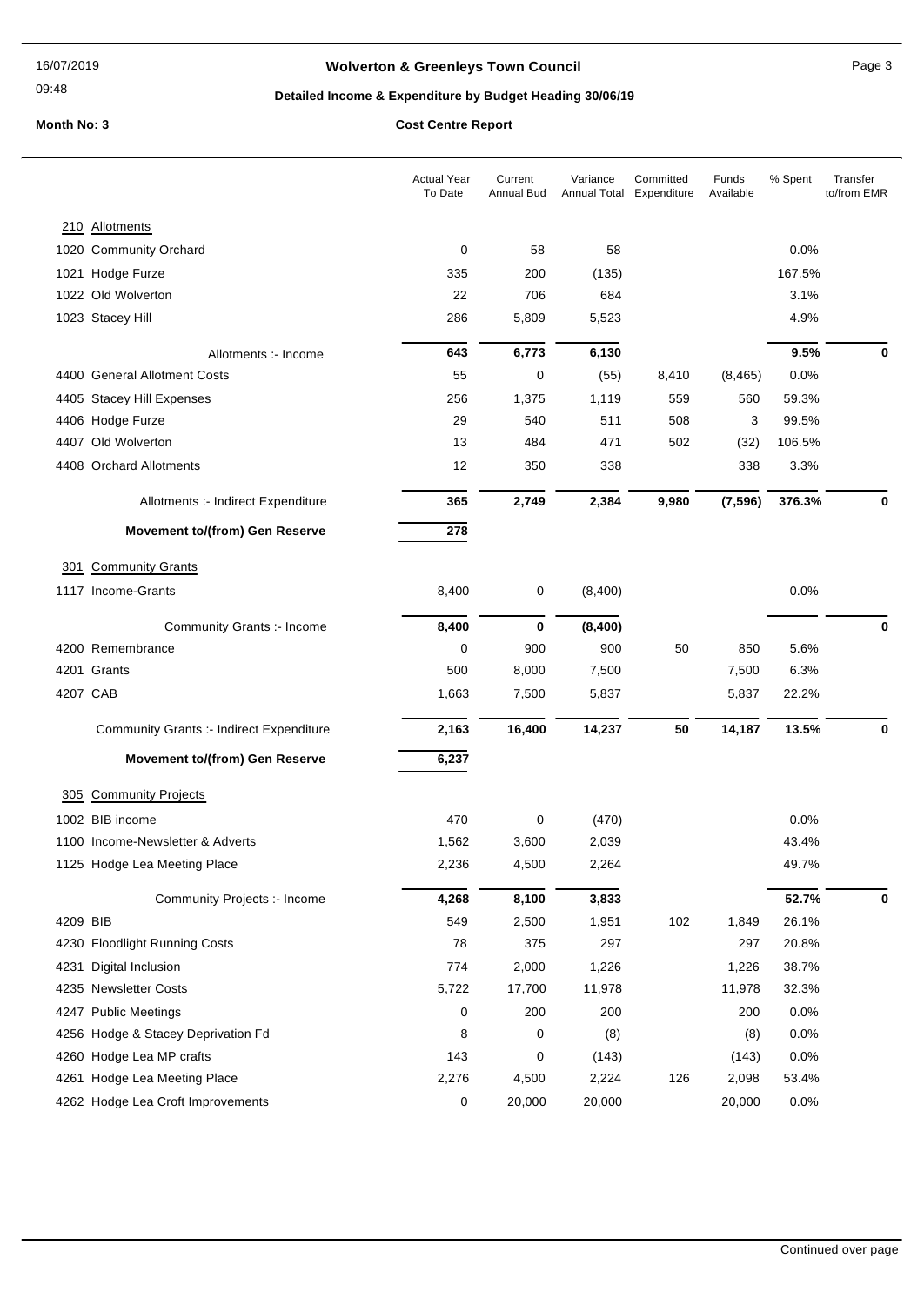#### 16/07/2019

### 09:48

## **Wolverton & Greenleys Town Council Contract Contract Contract Page 4**

## **Detailed Income & Expenditure by Budget Heading 30/06/19**

|      |                                                 | <b>Actual Year</b><br>To Date | Current<br>Annual Bud | Variance<br>Annual Total | Committed<br>Expenditure | Funds<br>Available | % Spent | Transfer<br>to/from EMR |
|------|-------------------------------------------------|-------------------------------|-----------------------|--------------------------|--------------------------|--------------------|---------|-------------------------|
|      | 4263 Greenleys Community Garden                 | 6,390                         | 0                     | (6, 390)                 | (1,025)                  | (5,365)            | 0.0%    |                         |
|      | 4315 Equipmt Purchase & Maint.                  | (54)                          | 0                     | 54                       |                          | 54                 | 0.0%    |                         |
|      | Community Projects :- Indirect Expenditure      | 15,886                        | 47,275                | 31,389                   | (797)                    | 32,186             | 31.9%   | $\bf{0}$                |
|      | <b>Movement to/(from) Gen Reserve</b>           | (11, 618)                     |                       |                          |                          |                    |         |                         |
|      | 310 Community Events                            |                               |                       |                          |                          |                    |         |                         |
|      | 1105 Income-Twinning                            | 0                             | 1,000                 | 1,000                    |                          |                    | 0.0%    |                         |
|      | 1106 Income - Fireworks                         | 0                             | 2,300                 | 2,300                    |                          |                    | 0.0%    |                         |
|      | 1109 Income - Summer Festivat                   | 260                           | 0                     | (260)                    |                          |                    | 0.0%    |                         |
|      | 1116 Income-Other                               | 0                             | 10,500                | 10,500                   |                          |                    | 0.0%    |                         |
|      | Community Events :- Income                      | 260                           | 13,800                | 13,540                   |                          |                    | 1.9%    | 0                       |
|      | 4274 Summer Festival                            | 318                           | 5,000                 | 4,682                    | 4,826                    | (144)              | 102.9%  |                         |
|      | 4275 Town Twinning                              | 573                           | 2,000                 | 1,427                    | 560                      | 867                | 56.6%   |                         |
|      | 4277 Fireworks                                  | 1,563                         | 10,000                | 8,438                    |                          | 8,438              | 15.6%   |                         |
|      | 4278 Lantern Festival                           | 0                             | 5,140                 | 5,140                    |                          | 5,140              | 0.0%    |                         |
|      | 4279 Play/Youth, Young Pple, Arts&Des           | 0                             | 500                   | 500                      |                          | 500                | 0.0%    |                         |
|      | <b>Community Events :- Indirect Expenditure</b> | 2,453                         | 22,640                | 20,187                   | 5,386                    | 14,800             | 34.6%   | 0                       |
|      | <b>Movement to/(from) Gen Reserve</b>           | (2, 193)                      |                       |                          |                          |                    |         |                         |
| 401  | <b>Town Upkeep</b>                              |                               |                       |                          |                          |                    |         |                         |
|      | 4302 Dog Waste Collection                       | 1,765                         | 10,112                | 8,347                    |                          | 8,347              | 17.5%   |                         |
|      | 4310 Caretaker Costs                            | 220                           | 100                   | (120)                    | 167                      | (287)              | 386.7%  | 220                     |
|      | 4315 Equipmt Purchase & Maint.                  | 54,919                        | 0                     | (54, 919)                | 88                       | (55,006)           | $0.0\%$ | 53,715                  |
|      | 4316 Planting                                   | 0                             | 13,160                | 13,160                   |                          | 13,160             | $0.0\%$ |                         |
|      | 4320 Vehicle Running Costs                      | 467                           | 2,000                 | 1,533                    | 81                       | 1,452              | 27.4%   | 166                     |
|      | 4330 CCTV Costs                                 | 210                           | 0                     | (210)                    |                          | (210)              | 0.0%    |                         |
|      | Town Upkeep :- Indirect Expenditure             | 57,580                        | 25,372                | (32, 208)                | 336                      | (32, 544)          | 228.3%  | 54.102                  |
| 6000 | plus Transfer from EMR                          | 54,102                        |                       |                          |                          |                    |         |                         |
|      | <b>Movement to/(from) Gen Reserve</b>           | (3, 478)                      |                       |                          |                          |                    |         |                         |
|      | 405 Town Upkeep-Projects                        |                               |                       |                          |                          |                    |         |                         |
|      | 4370 Christmas Lights                           | 0                             | 16,000                | 16,000                   |                          | 16,000             | 0.0%    |                         |
|      | 4379 New Projects                               | 0                             | 10,000                | 10,000                   | 45                       | 9,955              | 0.5%    |                         |
|      | 4385 Bloomer Siting & Town Trail                | 936                           | 0                     | (936)                    |                          | (936)              | 0.0%    | 936                     |
|      | Town Upkeep-Projects :- Indirect Expenditure    | 936                           | 26,000                | 25,064                   | 45                       | 25,019             | 3.8%    | 936                     |
| 6000 | plus Transfer from EMR                          | 936                           |                       |                          |                          |                    |         |                         |
|      | <b>Movement to/(from) Gen Reserve</b>           | 0                             |                       |                          |                          |                    |         |                         |